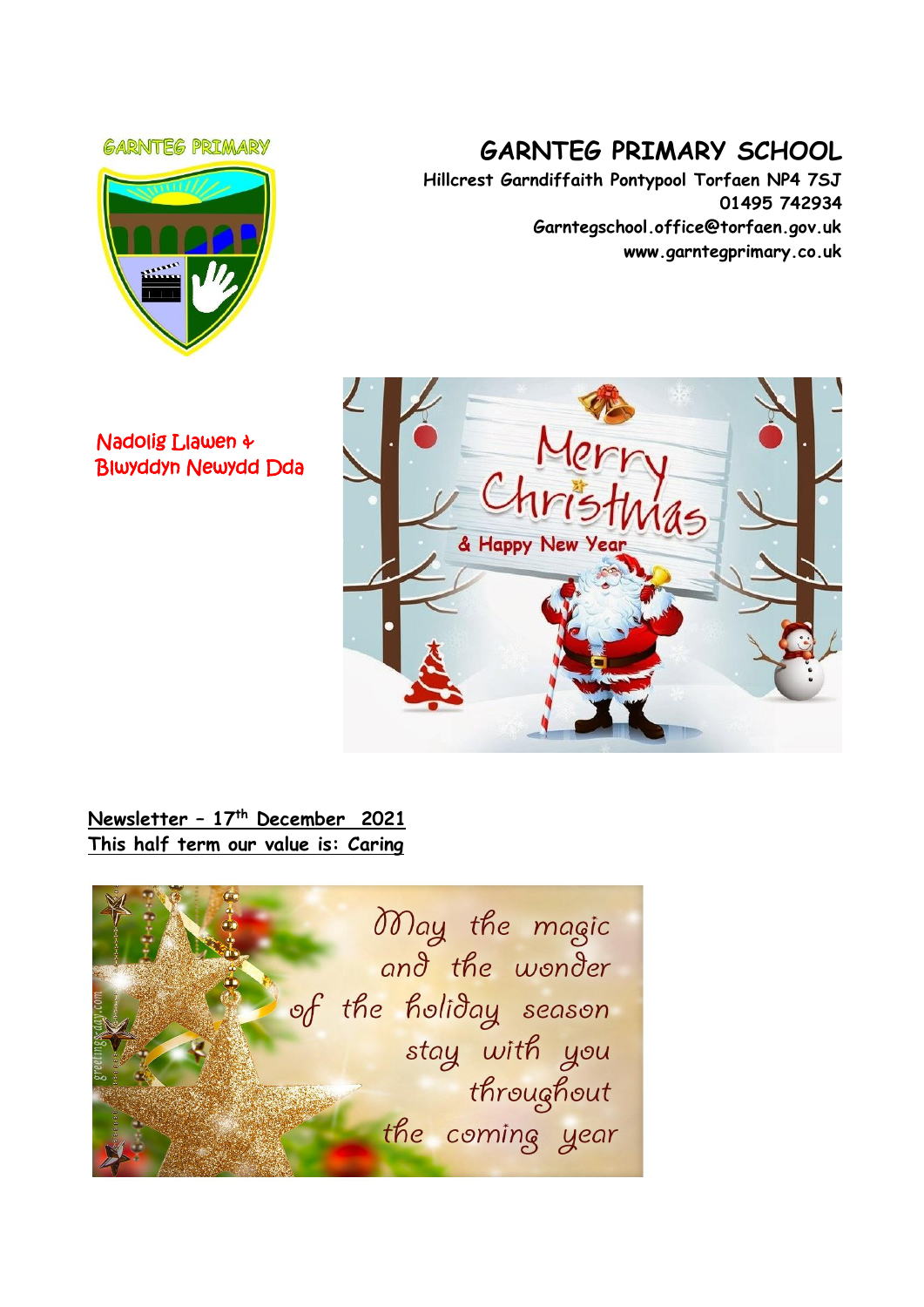# **Cylchlythyr – 17 th December 2021 Yr hanner tymor hwn ein gwerth yw:Gofalu**

# **Important Dates for your diary School Finishes for Christmas – Friday 17th December Carols Under the Arch Online – Sunday 19th December 6-8pm Following the announcement from the Welsh Assembly, all children including Nursery will return to school on Thursday 6th January - Please see letter below Additional Jubilee Day – 29th April 2022 Inset day - 27th May 2022 Inset days - 21st and 22nd July 2022**

**Dear Parents/Carers, Annwyl Rhieni/Sy'n ofalwyr**

### **Delayed start to the new term**

Due to the potential impact of the Covid-19 Omicron variant over the next few weeks, the Welsh Government have instructed every Local Authority and school in Wales to take the first 2 days of the new term (Tuesday 4<sup>th</sup> and Wednesday 5<sup>th</sup> of January) as additional planning days to prepare for potential disruption to learning and teaching.

**All pupils will return to Garnteg including new Nursey pupils on Thursday 6th January 2022**

These days will give the school time extra time to assess staffing capacity, reconsider risk assessments and mitigations and put any necessary measures in place to support the return of learners.

Our school's priority is to always minimise disruption to our pupils' education and maintain face to face learning in the classroom in a safe way for everyone. However, to protect our pupils and staff we are also being asked to prepare for a period of remote learning should cases locally result in significant staff or pupil absence.

This is a very fast-moving situation so we will also ensure that if there are any further updates over the holiday period, we will share these in advance of the scheduled return to school on the 6<sup>th</sup> of January.

I hope this advance notice gives you plenty of time to make any necessary arrangements at home.

Over the holiday period I would encourage everyone to prioritise getting their booster jab when offered and it is vital that no one with COVID-19 symptoms attends school at the start of the new term.

I want to thank you for your continued support during these extremely challenging times and I hope you and all your family have a happy and healthy Christmas.

Yours Sincerely Mrs S Roche (Headteacher) & Chair of Governing Body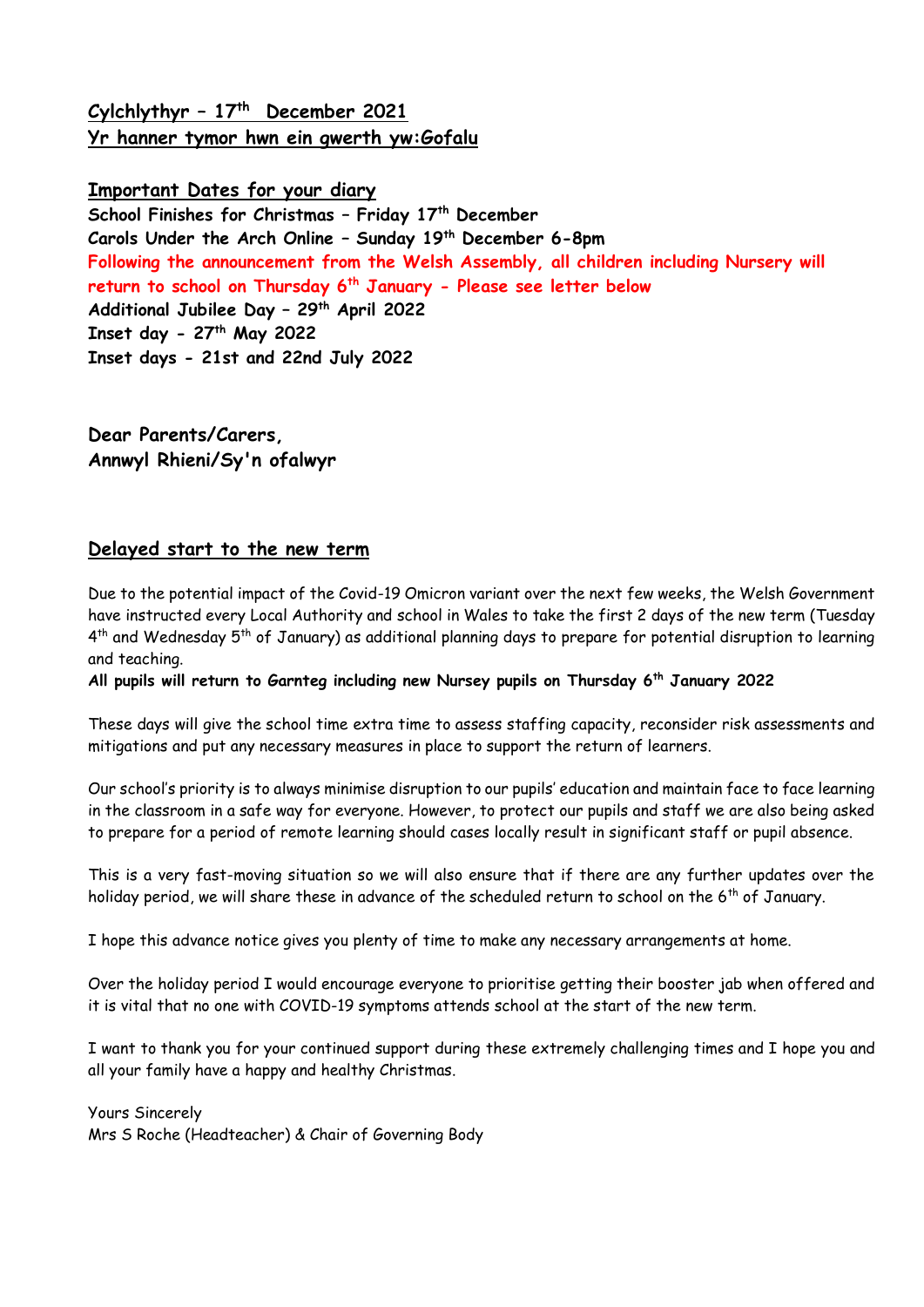#### **Christmas Raffle**

**Congratulations to all our raffle prize winners and a huge thank you to all who donated prizes – we raised an enormous £792.15!**

### **Carols Under the Arch Online**

**The carol service online will be on Sunday 19th December at 6pm - 8pm. Parents can access the service via Facebook Noddfa page. The service will be led by Noddfa church and Victory Church Blaenavon and will also include contributions from pupils at Garnteg with pupils singing and playing instruments. It will also be uploaded to You Tube for those who are unable to watch it live.** 

### **Christmas Concert Videos**

**Get your popcorn out, relax and watch the wonderful Christmas Videos the children have made. If you haven't yet received a link for your child's concert, please don't hesitate to ask your child's teacher via ClassDojo and they will be happy to send it to you.** 

**A polite reminder, please DO NOT share the link to anyone else. Hope you enjoy**

#### **Winter Fuel Payment**

**The Welsh Government have recently announced a one-off payment of £100 to help families towards the fuel cost they have to pay.** 

**The scheme is open to households where one member is in receipt of certain welfare benefits. They must have been claiming these benefits at any time between 1 December 2021 and 31 January 2022.**

**The benefits are**

- **Income Support**
- **Income Based Job Seekers Allowance**
- **Income Related Employment and Support Allowance**
- **Universal Credit**
- **Working Tax Credits**
- **Either you or your partner must also be responsible for paying the energy bills for the property.**
- **Only one payment per household can be paid.**

**To receive the payment an application form must be completed online by following the link below -**

**[https://iweb.itouchvision.com/portal/fp=customer:category\\_link:::::CUID,LANG:D0FFE45602](https://eur03.safelinks.protection.outlook.com/?url=https%3A%2F%2Fiweb.itouchvision.com%2Fportal%2Ff%3Fp%3Dcustomer%3Acategory_link%3A%3A%3A%3A%3ACUID%2CLANG%3AD0FFE45602CC1C02631CE05433A140C1A8C014E1%2CEN%26P_LANG%3Den&data=04%7C01%7Cgarntegschool.office%40torfaen.gov.uk%7C8a19f36e3aae4f73be1008d9ba33812a%7C2c4d0079c52c4bb3b3cad8eaf1b6b7d5%7C0%7C0%7C637745552634570697%7CUnknown%7CTWFpbGZsb3d8eyJWIjoiMC4wLjAwMDAiLCJQIjoiV2luMzIiLCJBTiI6Ik1haWwiLCJXVCI6Mn0%3D%7C3000&sdata=d8OwtLYbjPZ18%2BPK3%2F71I3l8ALc0nWEt7v0kIH%2BnK5Y%3D&reserved=0) [CC1C02631CE05433A140C1A8C014E1,EN&P\\_LANG=en](https://eur03.safelinks.protection.outlook.com/?url=https%3A%2F%2Fiweb.itouchvision.com%2Fportal%2Ff%3Fp%3Dcustomer%3Acategory_link%3A%3A%3A%3A%3ACUID%2CLANG%3AD0FFE45602CC1C02631CE05433A140C1A8C014E1%2CEN%26P_LANG%3Den&data=04%7C01%7Cgarntegschool.office%40torfaen.gov.uk%7C8a19f36e3aae4f73be1008d9ba33812a%7C2c4d0079c52c4bb3b3cad8eaf1b6b7d5%7C0%7C0%7C637745552634570697%7CUnknown%7CTWFpbGZsb3d8eyJWIjoiMC4wLjAwMDAiLCJQIjoiV2luMzIiLCJBTiI6Ik1haWwiLCJXVCI6Mn0%3D%7C3000&sdata=d8OwtLYbjPZ18%2BPK3%2F71I3l8ALc0nWEt7v0kIH%2BnK5Y%3D&reserved=0)**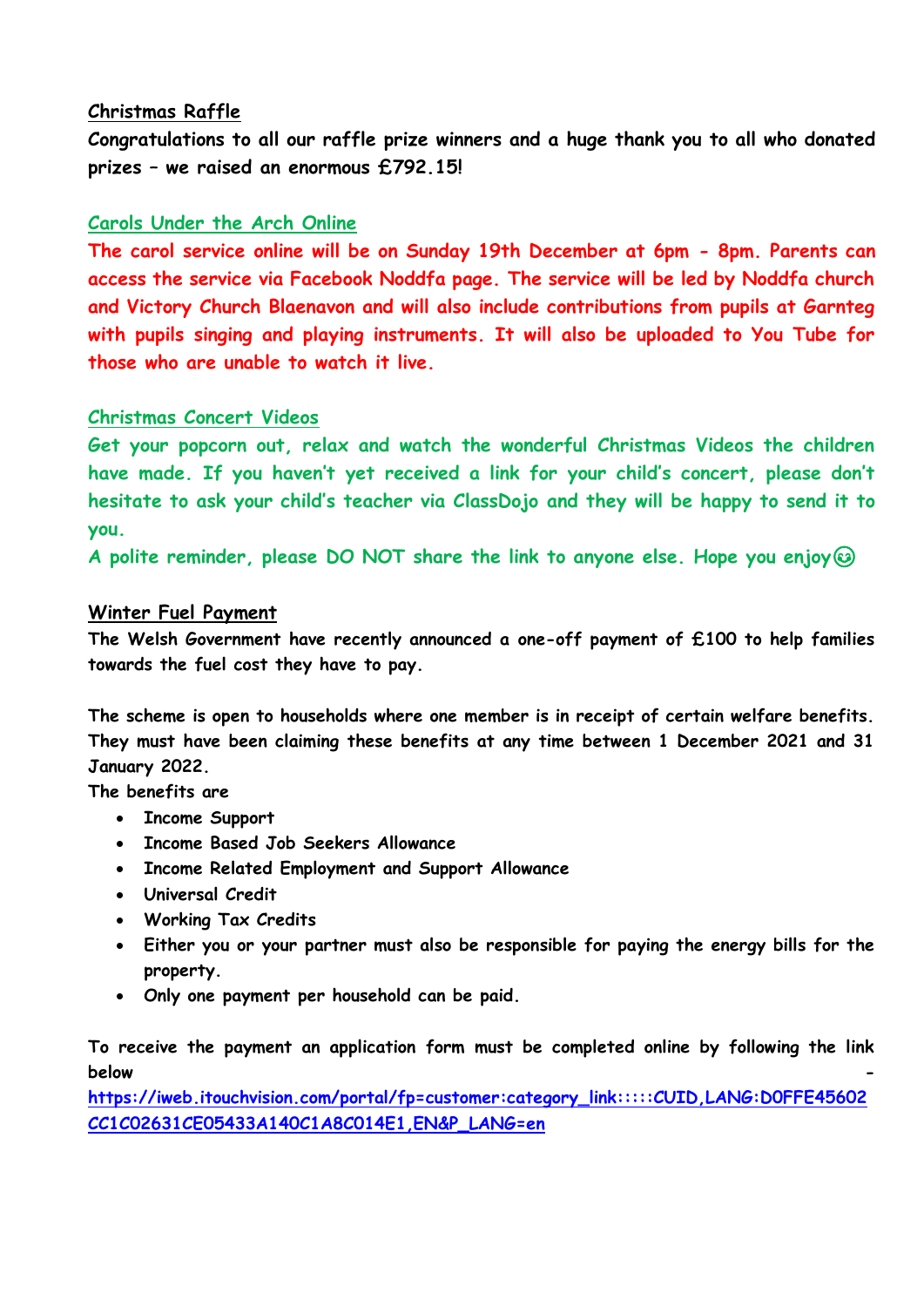**If they do not have access to the internet then it can be completed over the phone by calling our Customer Care team on 01459 766570 or 01495 766430 but we are urging people to apply on line due to the amount of applications we anticipate receiving.**

**Applications open on 13th December 2021. All applications must be received before the 18 February 2022. Payments for successful applications will be made from January through to end of March 2022.**

**We have already received a few applications so if parents have already applied on-line they do not need to reapply**

**Please note that the parents do not need to be in receipt of Free School Meals to qualify for this payment just one of the benefits listed above for the period in question.**

#### **Happen Survey**

In January pupils in years 4,5 and 6 will be asked to complete a short survey on their health and well-being as part of our primary school health network – HAPPEN [\(www.happen](https://eur03.safelinks.protection.outlook.com/?url=http%3A%2F%2Fwww.happen-wales.co.uk%2F&data=04%7C01%7CLinda.Davies%40torfaen.gov.uk%7Ccba7c9cdf62f4c6b03dd08d9b64fe66e%7C2c4d0079c52c4bb3b3cad8eaf1b6b7d5%7C0%7C0%7C637741276539056152%7CUnknown%7CTWFpbGZsb3d8eyJWIjoiMC4wLjAwMDAiLCJQIjoiV2luMzIiLCJBTiI6Ik1haWwiLCJXVCI6Mn0%3D%7C3000&sdata=OXBHW4wW2Ip9c6bKQ%2FhQNte7Mfel5tXdib5spxY6mPo%3D&reserved=0)[wales.co.uk\)](https://eur03.safelinks.protection.outlook.com/?url=http%3A%2F%2Fwww.happen-wales.co.uk%2F&data=04%7C01%7CLinda.Davies%40torfaen.gov.uk%7Ccba7c9cdf62f4c6b03dd08d9b64fe66e%7C2c4d0079c52c4bb3b3cad8eaf1b6b7d5%7C0%7C0%7C637741276539056152%7CUnknown%7CTWFpbGZsb3d8eyJWIjoiMC4wLjAwMDAiLCJQIjoiV2luMzIiLCJBTiI6Ik1haWwiLCJXVCI6Mn0%3D%7C3000&sdata=OXBHW4wW2Ip9c6bKQ%2FhQNte7Mfel5tXdib5spxY6mPo%3D&reserved=0). They will be asked questions such as how active they are, how well they can concentrate, what activities they would like to try in school and how happy they are in school and with their friends. The results will be used to ensure that our pupils are healthy, happy, confident individuals.

### [https://happen-wales.co.uk/information-sheet/](https://eur03.safelinks.protection.outlook.com/?url=https%3A%2F%2Fhappen-wales.co.uk%2Finformation-sheet%2F&data=04%7C01%7CLinda.Davies%40torfaen.gov.uk%7Ccba7c9cdf62f4c6b03dd08d9b64fe66e%7C2c4d0079c52c4bb3b3cad8eaf1b6b7d5%7C0%7C0%7C637741276539066123%7CUnknown%7CTWFpbGZsb3d8eyJWIjoiMC4wLjAwMDAiLCJQIjoiV2luMzIiLCJBTiI6Ik1haWwiLCJXVCI6Mn0%3D%7C3000&sdata=B1HtoQdy5coc70gbKZYChWvYK3bUxoGx6tKzs%2FRqSPo%3D&reserved=0)

Information about this survey can be found in the links above. If you **do not** wish your child to take part in the survey, please complete the form and return it as indicated within the information sheet.

We look forward to hearing your children's views.

### **Attendance Winners 13th - 17th December**



**ongratulations to Dosbarth 4 who were our Foundation Phase attendance winners this week with 92.4% and to Dosbarth 7 who were our Key Stage 2 winners with 91.9% Well done!**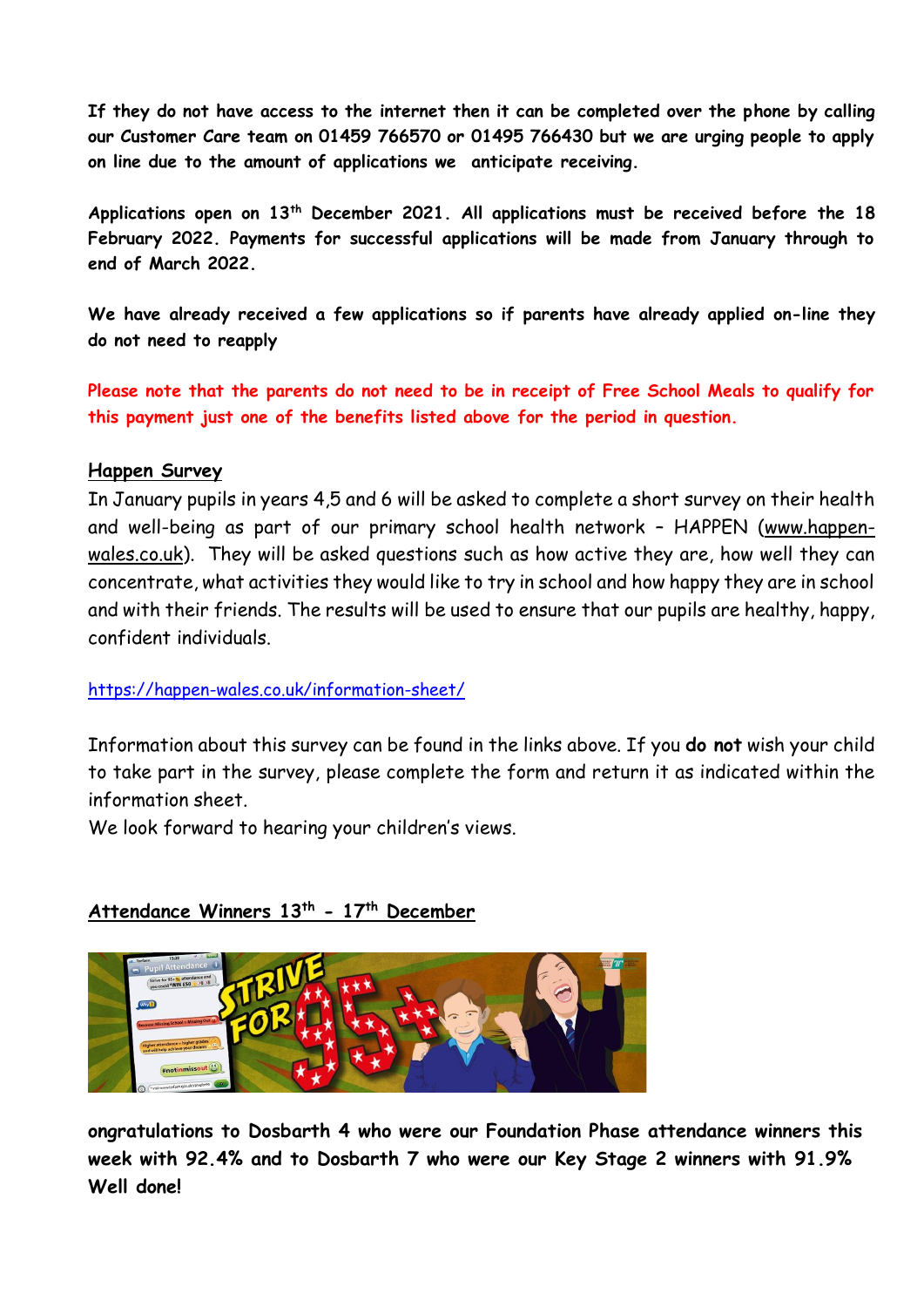**Our whole School attendance this week was 86.6% - lets raise our game in the New Year and get back up to our target of 95%!**

| <b>Foundation Phase</b> |                    | Key Stage 2                 |                     |
|-------------------------|--------------------|-----------------------------|---------------------|
| <b>Class</b>            | Pupil of the Week  | Class                       | Pupil of the        |
|                         |                    |                             | Week                |
| Nursery - Mrs Attewell  | All of Nursery 3   | Class 7 - Miss Williams     | All of Dosbarth 7   |
|                         |                    |                             |                     |
|                         |                    |                             |                     |
| Class 1 - Mrs Ngwenya   | All of Dosbarth 1! | Class 8 - Miss Bones        | All of Dosbarth 8   |
| Class 2 - Miss Brooks   | All of Dosbrath 2! | Class 9 - Mrs Lewis         | All of Dosbarth 9   |
| Class 3 - Mr Key        | All Dosbarth 3!    | Class 10 - Miss Paske       | All of Dosbarth 10. |
| Class 4 - Miss Brown    | All Dosbarth 4!    | Class 11 - Mrs Rogers       | All of Dosbarth 11  |
| Class 5 - Mrs Lee       | All of Dosbarth 5  | Class 12 - Mrs Messore      | All of dasbarth 12  |
| Class 6 - Miss Carroll  | All of Dosbarth 6  | Class 13 - Mrs Parker-Evans |                     |
|                         |                    | Class 14 - Mr Phillips      | All of Dosbarth 14  |

#### **Pupil of the week in classes**

**Nursery –** Wow! What a wonderful Christmas term we have had in Meithrin! We have been busy elf's getting up to lots of amazing activities. We have created fabulous Christmas cards and gifts for families, seized the season outside and had lots of fun in our Santa workshop! The adults in Nursery are so proud of you all! You are all Kings and Queens of Nursery this week.  $\odot$  Da Iawn!

We are super excited to welcome our Rising 3's in January! Morning session is 9am-11.30am and afternoon session is 12.45pm-3.05pm. We had a successful settling in session, and we are really looking forward to having you back. You are going to have so much fun and make lots of new friends.

We wish you all a fabulous Christmas and New Year!  $\odot \mathcal{Q} \oplus$ 

**Dosbarth 1 & 2 –** A HUGE bendegedig to everyone in Dosbarth un and dosbarth dau this term! You have been fantastic in your first full term in school, and we are immensely proud of your efforts. The children have settled in wonderfully and we hope you all have a wonderful and safe Christmas with your families. We are already looking forward to seeing you back in the New year! Merry Christmas and a very happy new year! 公司

**Dosbarth 3 & 4 –** Wow, da iawn Class 3 and 4 for a fantastic term. You have all worked so hard and we are very proud of you. We hope you have had a lovely time celebrating Christmas this week and enjoy sharing the wonderful projects you have been making with your families. Have a fantastic Christmas break and stay safe, we can't wait to see you back in January!

**Dosbarth 5 & 6** – Class 5 and 6 have had a fantastic term where they have worked so hard and have especially enjoyed our Christmas festivities and celebrations and for that we would like to make everyone the pupil of the week this week! Da iawn blant! We are looking forward to welcoming you back in January, stay safe, Merry Christmas and a Happy New Year!  $\odot$   $\circledR$